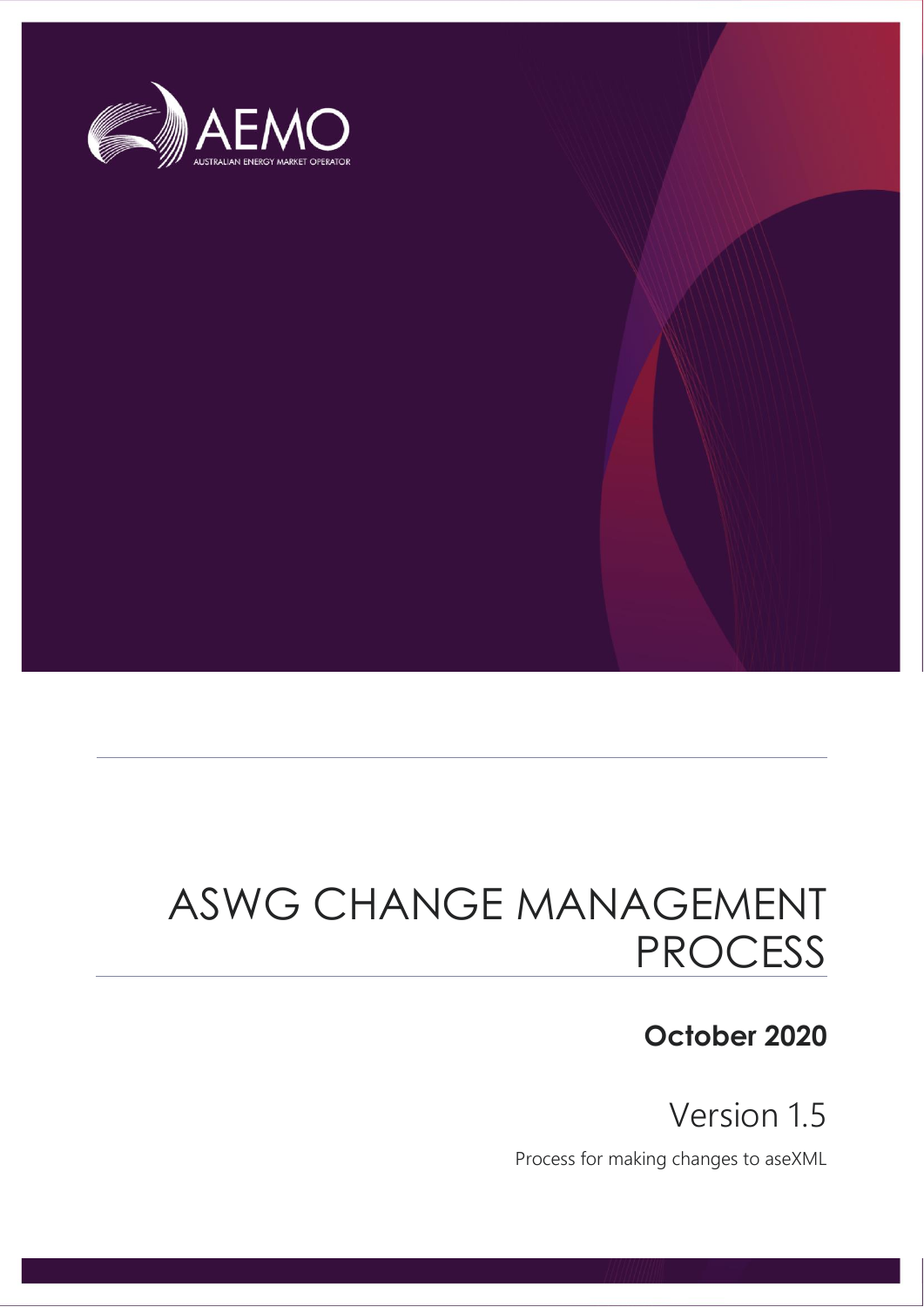#### **VERSION CONTROL**

| Version | Release date | <b>Changes</b>                                                                                     |
|---------|--------------|----------------------------------------------------------------------------------------------------|
| 1.0     | 21/6/2006    | Initial Draft, Darren Field                                                                        |
| 1.1     | 8/05/2007    | Update to include clarification on the Rapid Change Process in<br>section 2.1.2. Paul Grover       |
| 1.2     | 25/10/2011   | Rebranded for AEMO. Pius Kurian                                                                    |
| 1.3     | 4/11/2011    | Updated table to correct XML acronym. And updates to aseXML<br>website. References. Andrew Screen  |
| 1.5     | 1/10/2020    | Description on non-versioned enumeration changes not covered<br>by Rapid change process. Wayne Lee |

# **Contents**

| 1.  | Introduction                     | 3              |
|-----|----------------------------------|----------------|
| 1.1 | Purpose                          | 3              |
| 1.2 | Background                       | 3              |
| 1.3 | <b>Related Documents</b>         | 3              |
| 1.4 | Definition and Acronyms          | 3              |
| 2.  | <b>Change Processes</b>          | 4              |
| 2.1 | aseXML Schema change process     | $\overline{4}$ |
| 2.2 | aseXML guidelines change process | 8              |

# **Tables**

# **Figures**

| Figure 1 | Indicative change timeframe |  |
|----------|-----------------------------|--|
| Figure 2 | Rapid change process flow   |  |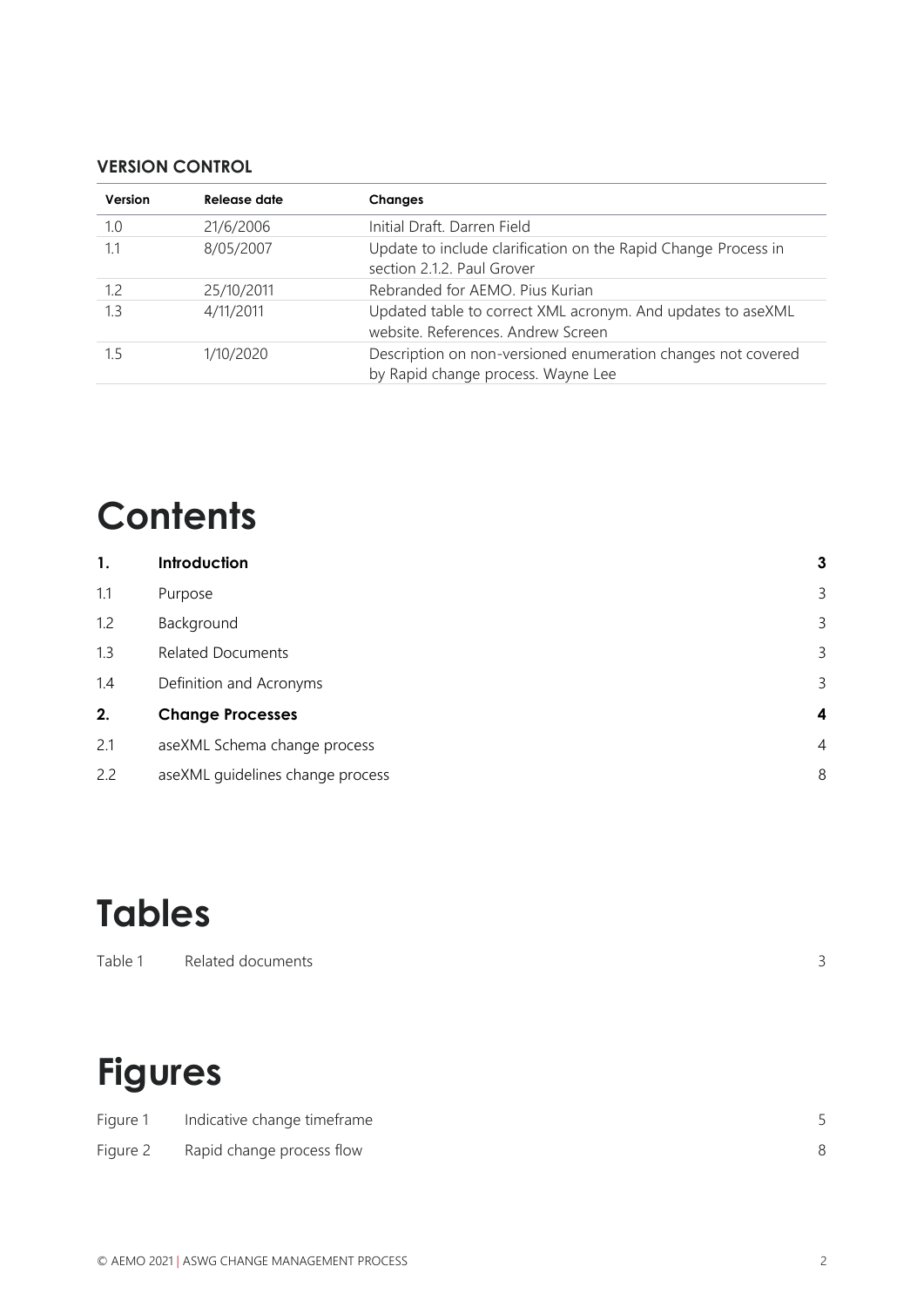# <span id="page-2-0"></span>**1. Introduction**

## <span id="page-2-1"></span>1.1 Purpose

This document is provided as a guideline to the ASWG Change Management Process. The document contains information about the Change Management Process, and instructions on the use and completion of the related Change Request used in the process.

## <span id="page-2-2"></span>1.2 Background

The axeXML Standard consists of the aseXML Guidelines and the aseXML Schema. Both of these artefacts are managed by the ASWG, and may be changed as required. In general these changes will occur as per the following:

- asexML Guidelines when ambiguities or omissions are identified in, or when issues are encountered with, the current standard.
- aseXML Schema on a scheduled timeline, to accommodate new or changing business requirements of the aseXML Subscribers or their participants.

One of the objectives of the ASWG, as defined in the Terms of Reference, is to 'ensure clear review and approval procedures for proposed changes to the aseXML Standard'. To achieve this objective the ASWG has defined a Change Management Process, and associated templates and documentation. The Change Process and documentation must be used by all parties who want a change made to the aseXML Standard.

## <span id="page-2-3"></span>1.3 Related Documents

The following table shows documents related to this Change Process, and the management of aseXML. Copies of all these documents are available on the aseXML contribution site at https://link.aemo.com.au/aswg/SitePages/Home.aspx.

| <b>ASWG Terms of</b><br><b>Reference (TOR)</b> | Contains the rules by which the ASWG operates                                                      |
|------------------------------------------------|----------------------------------------------------------------------------------------------------|
| <b>aseXML Guidelines</b>                       | Contains the rules and recommendations for the creation and<br>management of the aseXML schema     |
| aseXML Schema                                  | XML schema documents used to validate aseXML instance documents<br>against                         |
| <b>Schema Release</b><br><b>Notes</b>          | Produced on each aseXML schema release to provide summary<br>information about the released schema |

#### <span id="page-2-5"></span>**Table 1 Related documents**

### <span id="page-2-4"></span>1.4 Definition and Acronyms

| Term        | <b>Definition</b>                                                                                                                                                          |
|-------------|----------------------------------------------------------------------------------------------------------------------------------------------------------------------------|
| aseXML      | A Standard for Energy XML. A set of schemas and usage guidelines that define how<br>data should be exchanged under FRC in the gas and electricity industries in Australia. |
| <b>ASWG</b> | aseXML Standards Working Group. Working Group consisting of participants in the<br>various interested markets that is responsible for the management of aseXML             |
| <b>AEMO</b> | Australia Energy Market Company                                                                                                                                            |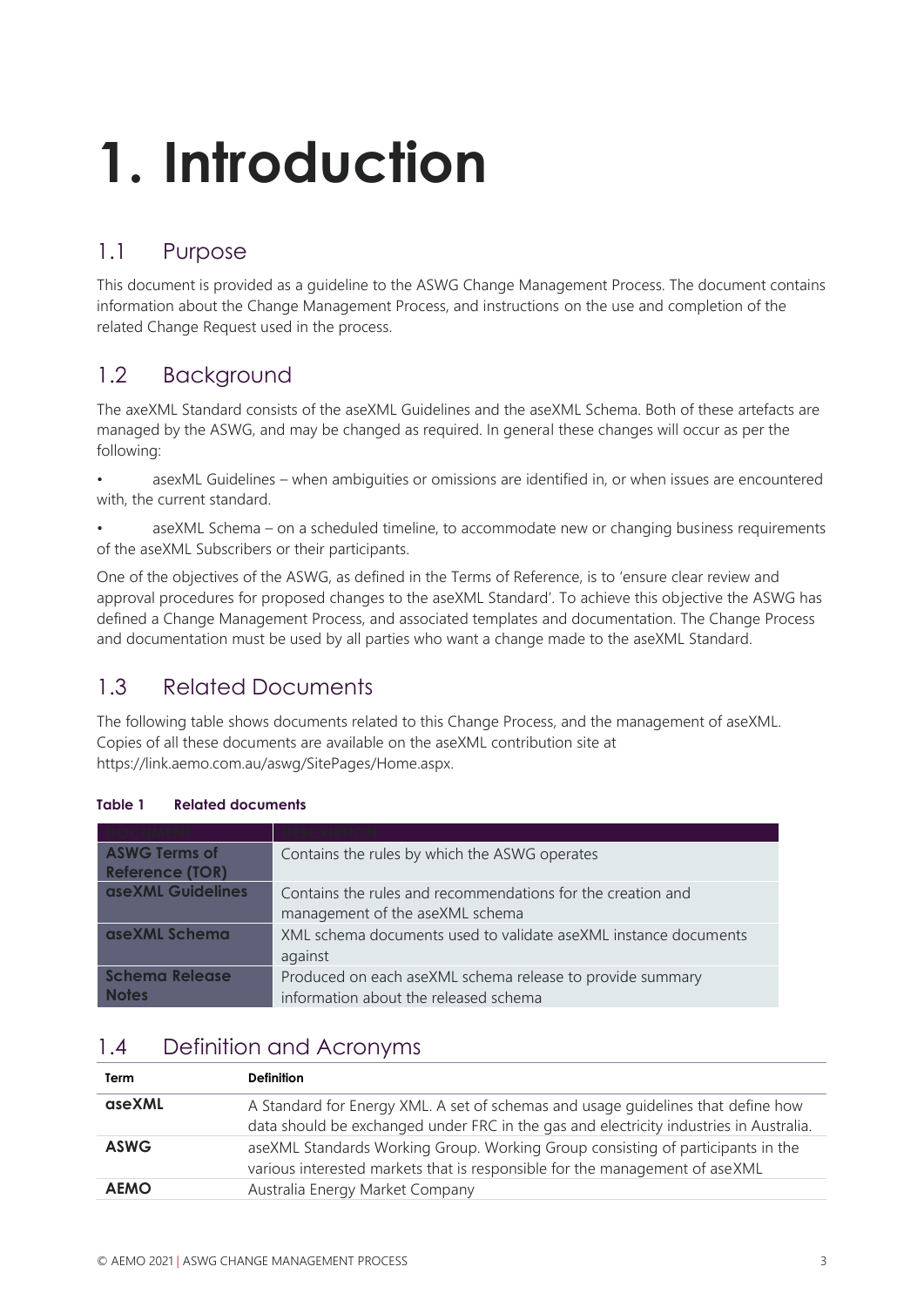| eXtensible Markup Language. Standard for creating tagged documents that describe |
|----------------------------------------------------------------------------------|
|                                                                                  |

# <span id="page-3-0"></span>**2. Change Processes**

As defined in the ASWG Terms of Reference, all changes to the aseXML Guidelines and the aseXML Schema must be reviewed and endorsed by the ASWG, and approved by AEMO, before being made available to aseXML Subscribers and Users. The aseXML Change Management Process has been designed to ensure that all changes are made in accordance with the TOR, and that all facets of the change process, and all steps and decisions taken in any individual change, are documented and available for review by all aseXML users.

Different processes have been defined by the ASWG for different ASWG artefacts. They are:

- Schema Change Process, consisting of:
	- o Normal Change Process
	- o Rapid Change Process
- <span id="page-3-1"></span>• Guidelines Change of Process

#### 2.1 aseXML Schema change process

The aseXML Schema is changed to accommodate business requirements as determined by aseXML Subscribers. Changes will generally come from one of the technical working groups facilitated by the various market regulators. Following the completion of the Change Process, the newly approved schema will be made available on the AEMO website at https://www.aemo.com.au/energy-systems/market-itsystems/asexml-standards/asexml-schemas.

There are two processes in use depending on the proposed change:

- Normal Change Process
- Rapid Change Process

The Normal Change Process must be followed for all changes, unless the proposed change is to add new enumerations to the types contained in the Enumerations.xsd file. In this instance the Rapid Change Process is to be followed. The two processes are defined below.

#### 2.1.1 Normal change process

The Normal Change Process is managed by completing an aseXML Schema Change Request document and progressing it through the steps shown in the below Figure 2-1 ASWG Change Process.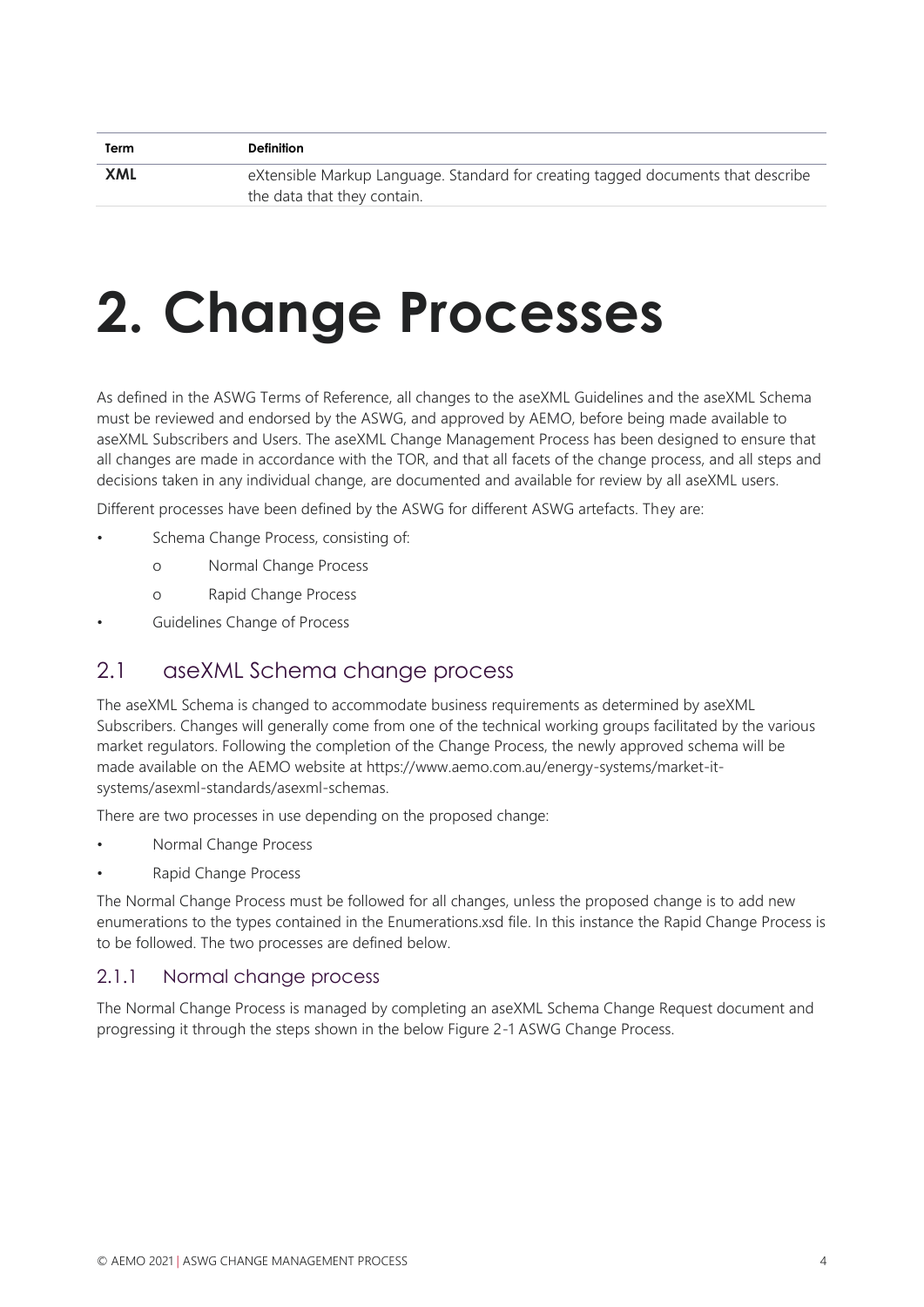#### **Figure 1 Indicative change timeframe**



<span id="page-4-0"></span>raised at any time during the development and testing phase.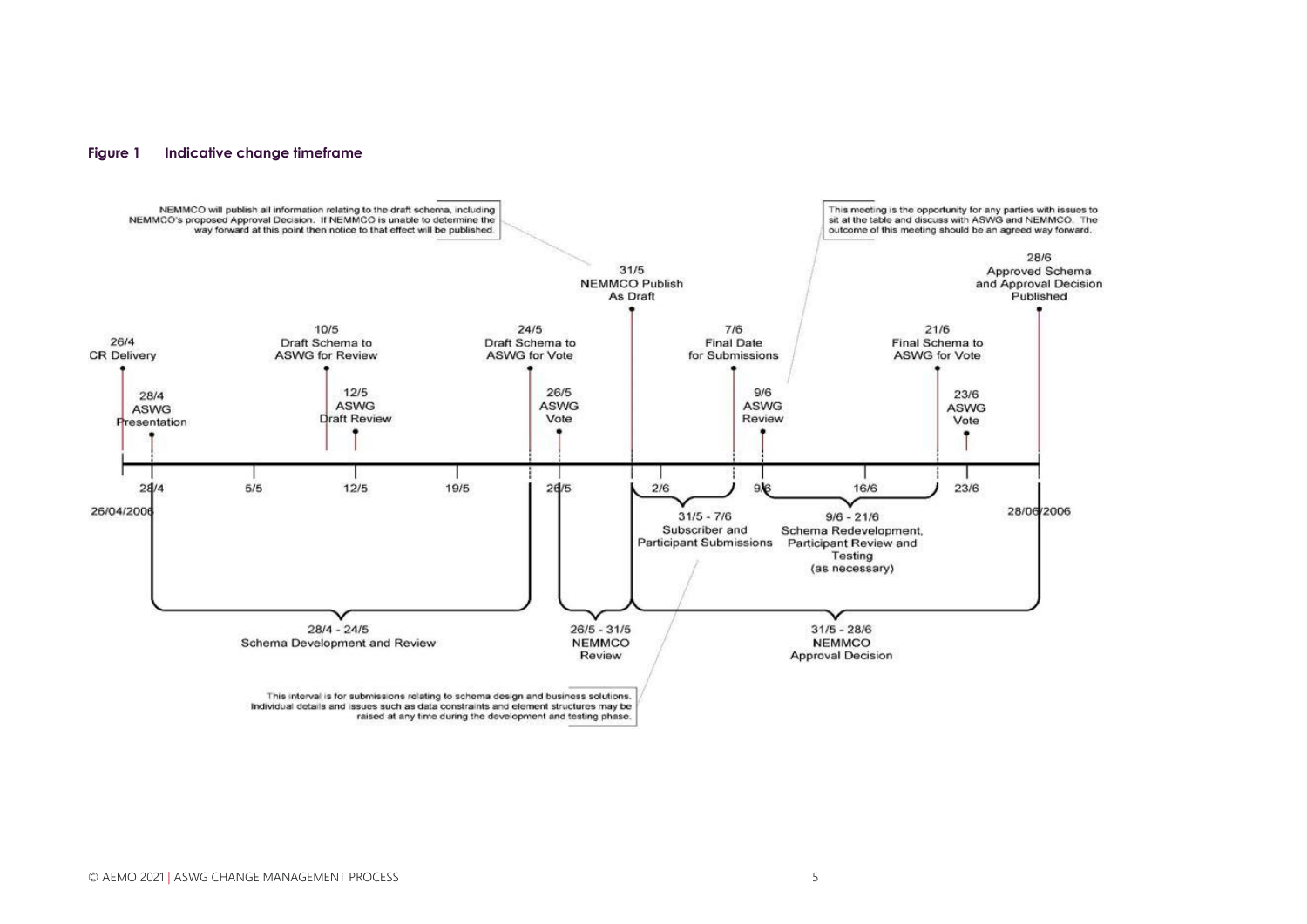The indicative timeframes in the figure show that the process is designed to be completed in an eight week cycle, but complex, or controversial, changes may see the cycle extended in an individual instance.

Where the change requests for a given cycle exclusively affects non versioned enumeration file lists that are not otherwise covered under the Rapid Change Process (which is mainly for address attributes) the cycle time may be reduced to five to six weeks. Artefact change, review and testing turnaround would take less time to complete. As a general indication, a cycle for changing a non-versioned enumeration file would constitute:

- one week to review proposed change to then vote on consultation version.
- two weeks consultation period and approval to test finalised version.
- one week to test.
- one week to approve and publish.

#### **Schema Change Request Document**

The Schema Change Request Document is used to manage an aseXML Schema Change Request. The document initiated by a requestor and progressed through stages to final approval. The ASWG Chair keeps a register of all Change Requests, and the register is available to all aseXML users.

A Schema Change Request template is available on the AEMO website at www.aemo.com.au.

The Schema Change Request document is in a number of sections and is progressively completed as phases of the change process are carried out. Different groups and individuals are responsible for completing different phases of the process.

#### **Change Proposal**

The Change Proposal section is completed by the Change Requestor, and is used to provide the ASWG, and Industry Participants, with the background and context in which the change request has been generated, so that the best solution can be identified.

This section contains the requestor's perspective of the change, and provides a general description of the business impacts of the proposed change. Within this section the requestor can also identify any additional documents that can assist the ASWG in the Change Process.

Completion of this section is the minimum requirement for a Change Request to be presented to the ASWG (see milestone 'CR Delivery' in Figure 2-1). If this is the case, the ASWG will review the proposed changes and advise the requestor of the correct baseline artefacts to be used in the Approval Proposal.

#### **Approval proposal**

The Approval Proposal section is completed by the Change requestor, with assistance from ASWG members if necessary, and is used to identify and define the individual schema changes required to incorporate the changes described in the Change Proposal. The section also contains a developers assessment of the impact of the change to schema, to assist users in assessing the difficulty and cost of implementing the new schema into their systems.

If developers have created and tested any sample xml files these are also identified in this section.

This section may be completed before the Change Request is presented to the ASWG if the developer has sufficient knowledge of the schema (see milestone 'CR Delivery' in Figure 2-1) but this is not required. The section must be completed before the draft schema can be published (see milestone 'Draft Schema to ASWG for Volt' in Figure 2-1.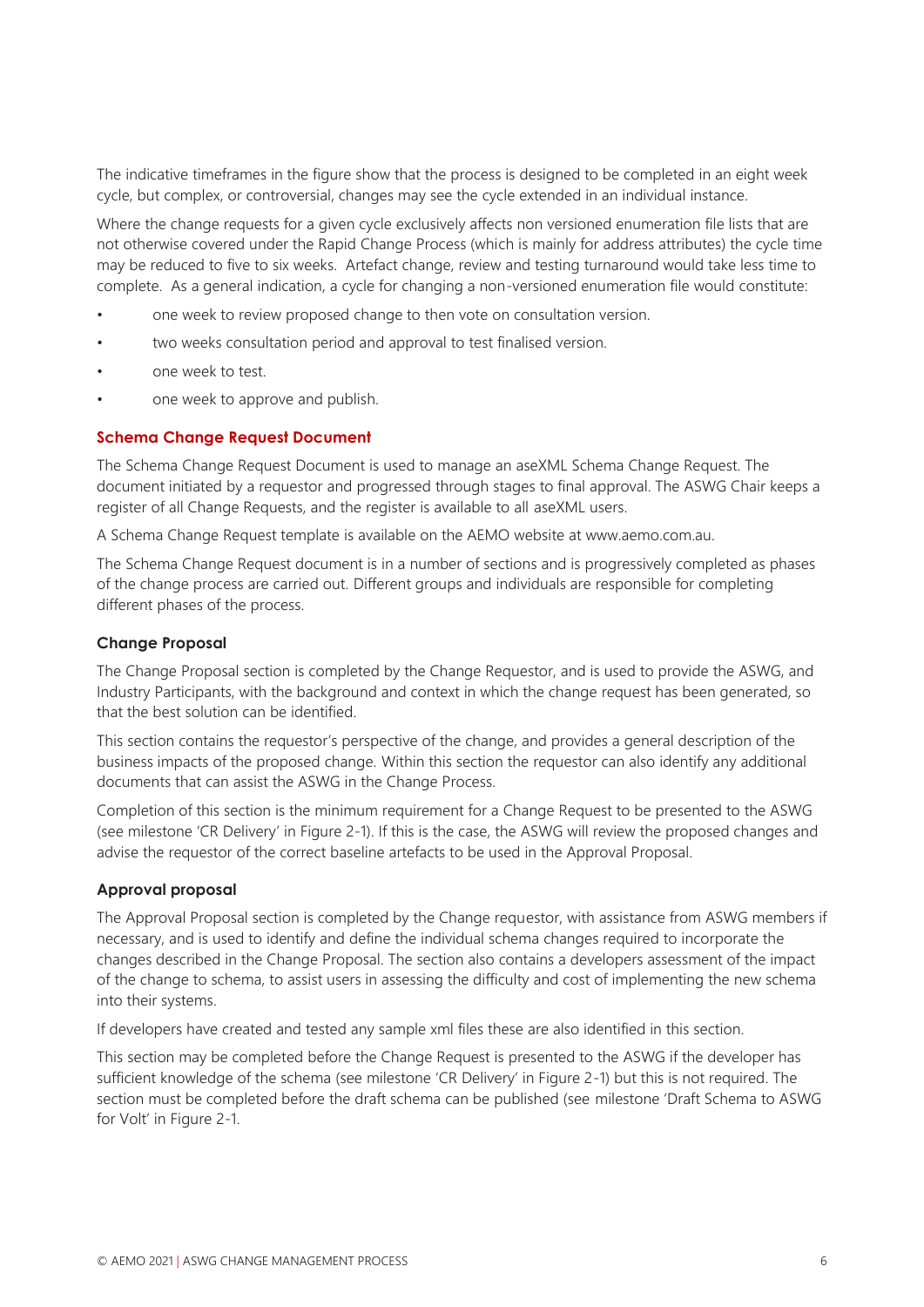#### **Proposal assessment**

The Proposal Assessment section is completed by a designated ASWG member, and is a review of the proposed change for adherence to the aseXML Guidelines, and confirmation that the proposed schema is well formed and valid. Any sample xml files are also confirmed as valid to the proposed schema.

This section must be completed prior to the release of the final schema (see milestone 'Final Schema to ASWG for Vote' in Figure 2-1).

#### **Issue register**

Any issues and points for discussion are documents in this section, along with their resolution. This section can be updated at any point in the Change Process.

#### **Resolution**

This section records the results of votes taken by the ASWG for the proposed change. Depending on the voting results there are different completion steps required of both the ASWG and AEMO.

This section, along with the Schema Release Notes document, must be completed and published along with the final schema.

#### **Schema release notes**

Schema Release Notes are prepared for each schema release. The Release Notes provide a summary of all changes that have been included in a release, and are designed to assist aseXML users in determining the impact to their systems of applying the new schema. The Release Notes also provide a record of ASWG votes and AEMO approval of the schema release.

The Schema Release Notes are completed by a nominated ASWG member and presented to the ASWG for approval at the same time as the final schema is presented for approval.

A Schema Release Notes template is available on the aseXML website on www.aseXML.com.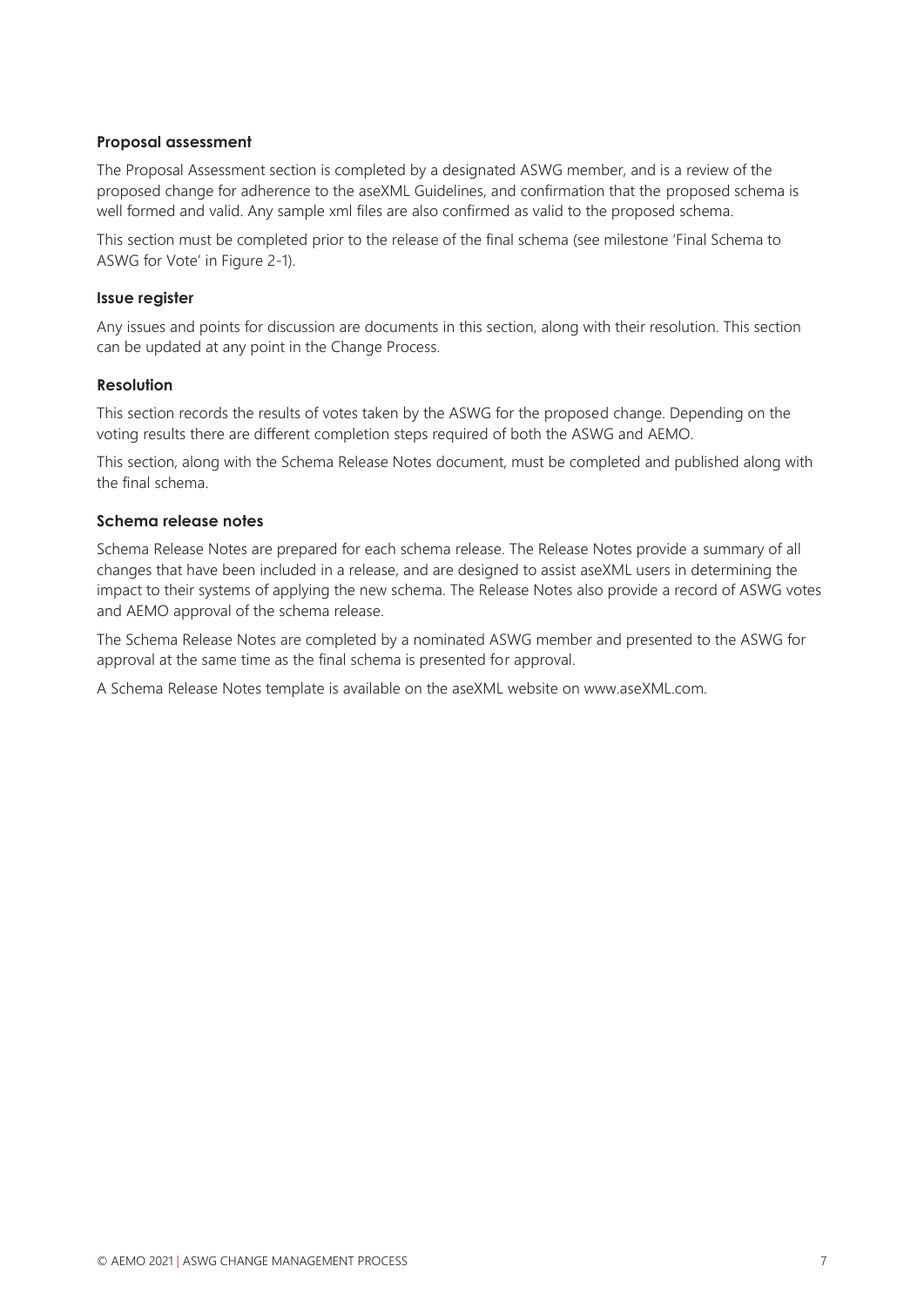#### 2.1.2 Rapid change process

In order to support rapid additions to enumerations defined for specific types, a schema file has been created that contains only these type definitions. The file has been designed to allow change with minimal impact to users, by not carrying any version identifiers or other constraints. The Rapid Change Process has been designed to enable this file to be updated outside of the normal schema change cycle, so that participants are not unduly impacted should an additional enumeration be necessary.

The Rapid Change process may only be used for additions to enumerations. Any enumeration modifications, or deletions, must follow the Normal Change Process. The process can be initiated by the chair/facilitator of one of the designated industry working groups, or delegate, and uses emails as the primary form of communication and recording.

#### <span id="page-7-1"></span>**Figure 2 Rapid change process flow**



### <span id="page-7-0"></span>2.2 aseXML quidelines change process

The aseXML Guidelines document defines the rules to be used when developing changes to the aseXML Schema. These rules are expected to develop over time as:

- XML technology is further developed
- Members of the ASWG become more experienced in the usage of XML and aseXML in particular
- Usage of aseXML is expanded to more industry users and different uses.

To this end the aseXML Guidelines document is considered a dynamic document and a Change process has been put in place to manage the development of the document A Guidelines Change Proposal template has